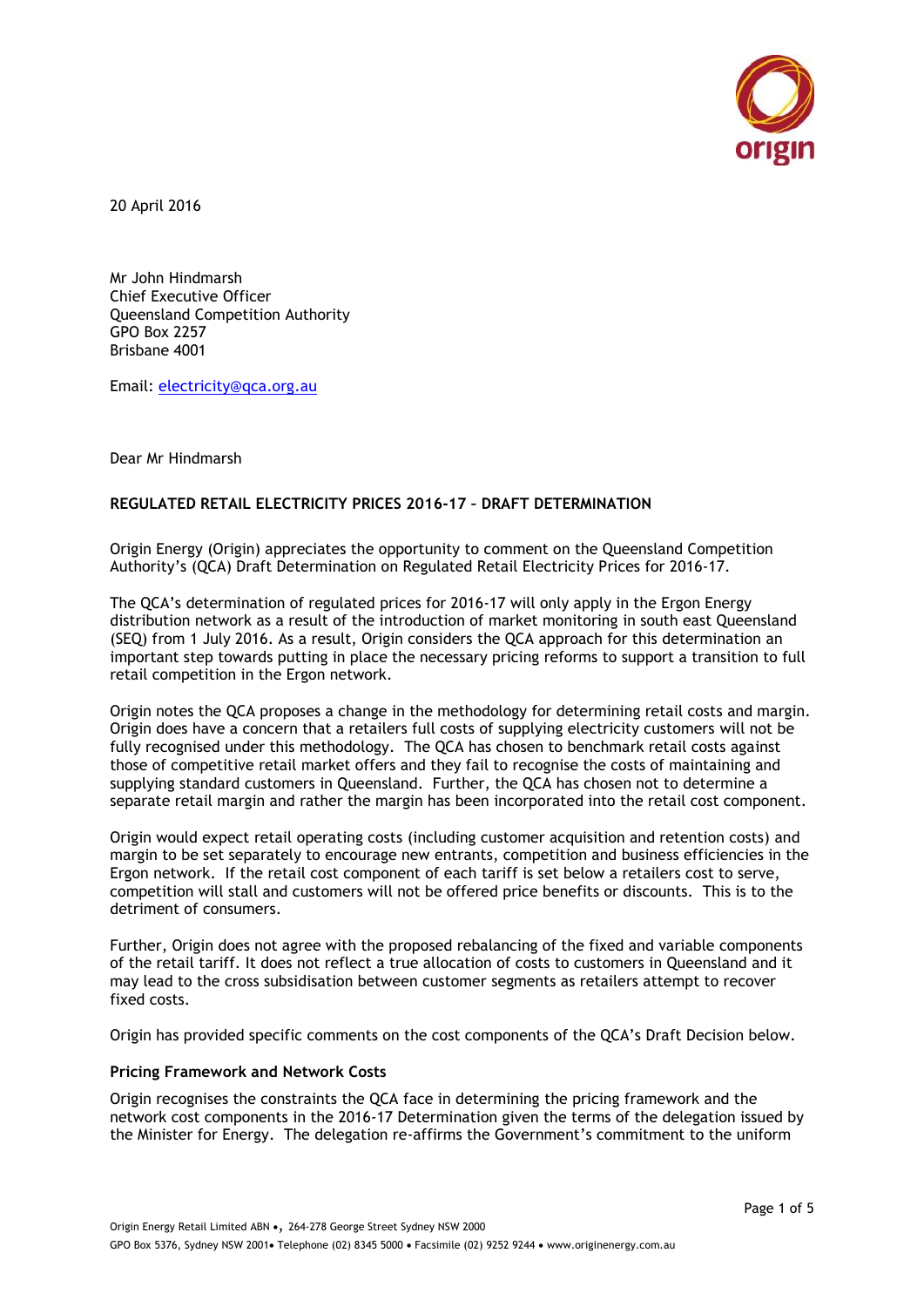tariff policy and binds the QCA to base the network cost component on the level of Energex charges and structures for flat rate tariffs and Ergon structures for time‐of‐use tariffs.

While the Delegation requires the QCA to consider the pricing framework for 2016-17 only, Origin believes it is important for the QCA to acknowledge the draft recommendations of the Queensland Productivity Commissions (QPC) Electricity Pricing Inquiry in making its final decision.

With respect to regional Queensland, the QPC's Draft Report recognises that improving competition and outcomes cannot be achieved unless key barriers are removed<sup>1</sup>.

Until retailers other than Ergon Energy can access the community service obligation (CSO) subsidy, competition will continue to be slow in regional areas. Therefore, moving towards a network-based CSO will allow all retailers to access the subsidised network prices and compete for regional customers. This provides the best means of delivering the goods and services that consumers want at prices that reflect efficient costs.

Complementing this reform should be the opportunity for customers to respond to price signals including, and in particular, those sent by the network business. The QCA could take incremental steps by calculating the network cost components based on Ergon's tariff structure with Energex's cost level over a period of time for flat tariffs. This approach would remove the outcome where customers face price signals that do not reflect the impact of their consumption and would therefore encourage efficient consumption and investment decisions to be made.

A move to align network prices with actual cost of supply will be compatible with the National Electricity Rules which requires network businesses to develop individual cost reflective tariffs.

## **Energy costs**

As stated in previous submissions, it is Origin's view that the QCA's hedging based method does not appropriately reflect the dynamic of the wholesale market with respect to the relationship between contract and pool prices. Under the QCA's approach, the portfolio cost is at its lowest under a scenario when pool prices are at their highest and the supply demand balance is at its tightest; conversely, portfolio costs are at their highest under a situation when pool prices and demand are at their lowest. This approach has been taken by the QCA over the previous three years.

Our experience is that when the supply demand balance is tight, generators have more ability to price contracts at higher values to reflect the value of scarce capacity. Furthermore, we consider that historic practise demonstrates that when pool prices are high so too are contact prices.

As a result, we maintain our view that it is unrealistic to assume retailers will consistently be able to profit from buying an insurance product and that the higher the pool price scenario, the lower the wholesale energy cost. This would be the third consecutive year that the QCA's approach has assumed a positive payoff from 'insurance' products to the retailer.

## **Retail costs**

 $\overline{a}$ 

The QCA has made the following draft decisions regarding retail costs for electricity customers in regional Queensland:

 estimated an average total retail cost allowances (inclusive of retail operating costs and margin) for residential and small business customer tariffs based on the benchmarking of market offers;

<sup>1</sup> Queensland Productivity Commission, *Electricity Pricing Inquiry – Draft Recommendations*, p147.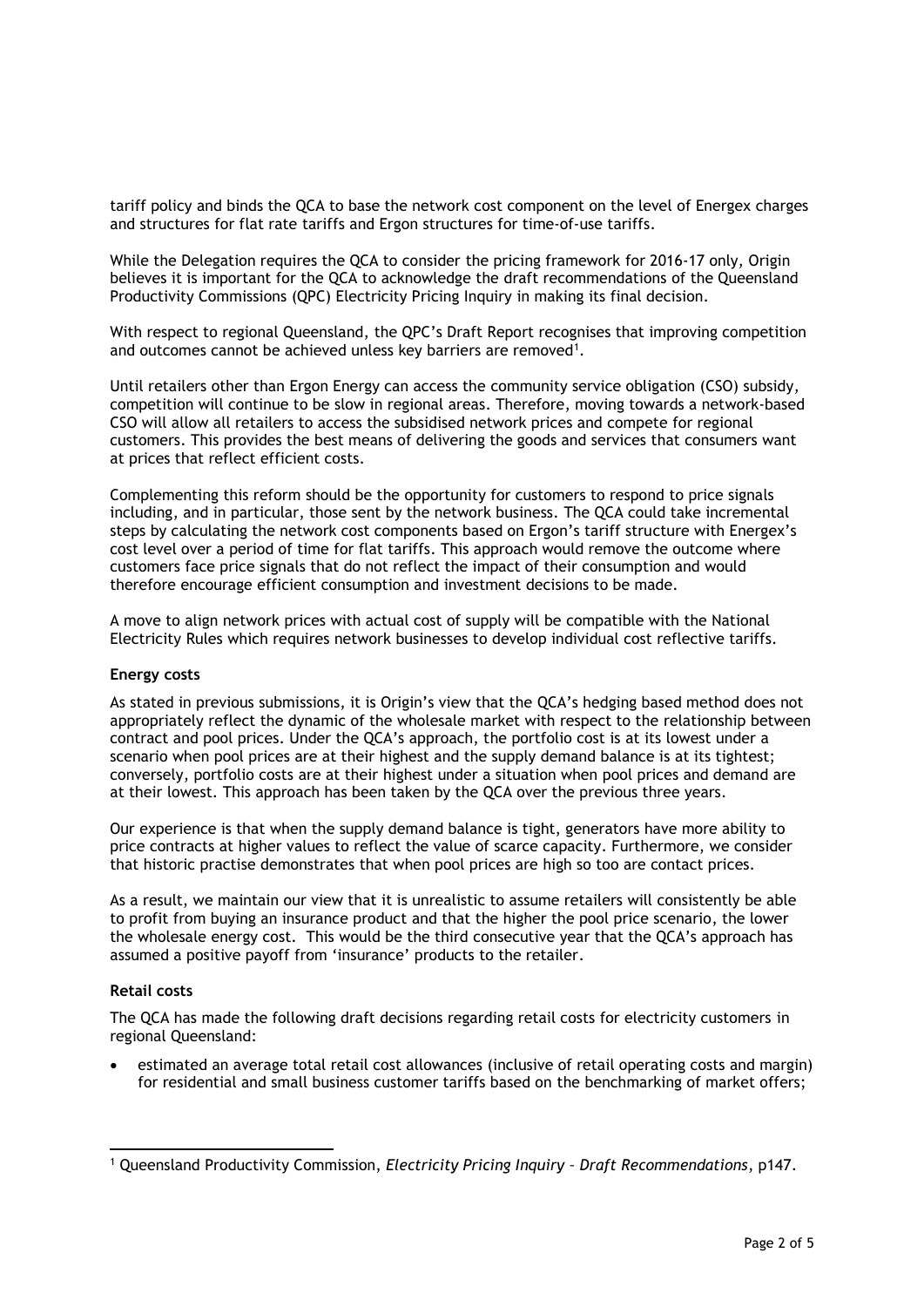- adopted an average benchmark allocation between fixed and variable retail components which results in a rebalancing of the fixed and variable component of tariffs; and
- the 2015-16 benchmark retail costs should be applied without escalation in the 2016-17 notified prices.

As a consequence, Origin is concerned that the QCA's recommendations on retail costs do not adequately give full recognition of the actual costs of supplying electricity to standing contract customers in regional Queensland and each of these issues are addressed in turn below.

# *Retail Operating Costs (including CARC)*

 $\overline{a}$ 

In Origin's submission to the QCA's Consultation Paper, we supported the use of a benchmark for determining the 2016-17 allowance.

However, in doing so, we do not support the benchmarking of market offers nor retail costs being bundled into one amount. Origin considers the benchmarking of market offers can be misleading as market offers represent only one element of the portfolio strategy of individual retailers. Retailer's structure prices in the various networks based on the market environment and their commercial objectives at a point in time.

Origin has concerns with the benchmarking of market offers as:

- the QCA has chosen to take an average, or mid-point, of retailer costs. Origin does not believe that this methodology is appropriate. The market offers selected by ACIL are the lowest in the market and thus there is a statistical bias. Costs to supply a standard customer in Ergon's region are likely to be higher given the geographical location of regional customers and specific standard supply requirements that apply to these customers (ie customers can revert to the standing offer at any time);
- ACIL has applied all conditional and unconditional discounts and product offers in the calculation of total electricity bills. These are likely to reflect the lowest cost to serve (ie customers honouring pay on time discounts, direct debit, using ebills) and are not reflective of the costs of supplying the market as a whole;
- The accuracy of the benchmarking approach hinges on ACIL's ability to estimate the wholesale costs of an efficient retailer. Estimating wholesale costs is broadly acknowledged as the most difficult and error prone element of retail price determinations. Notwithstanding some directional offsetting of error between wholesale and retail cost estimates it seems like an unnecessary complication to base an estimate of efficient operating costs upon a consultant's modelled wholesale prices;
- the benchmark reflects historical offers and prices of retailers rather than a forecast of future operating costs. For example, ACIL has indexed Victorian market prices by 6 months to present them on a similar basis as NSW, QLD and  $SA<sup>2</sup>$ . However, it fails to accurately recognise changes to the underlying network tariffs from 1 January 2016 which resulted in a shift of costs from the network component to the retail component. It further does not recognise the increased costs to retailers for more stringent hardship and disconnection policies that are being implemented in states such as Victoria later this year; and
- Queensland has not yet attracted the same intensity of competition as has been evident in other jurisdictions. Retail cost and margin allowances need to cover a retailer's risk

<sup>2</sup>ACIL Allen Consulting, *Regulated Retail Prices for 2016-17 – Estimating the Efficient Retailer Costs*, 17 March 2016, pvi.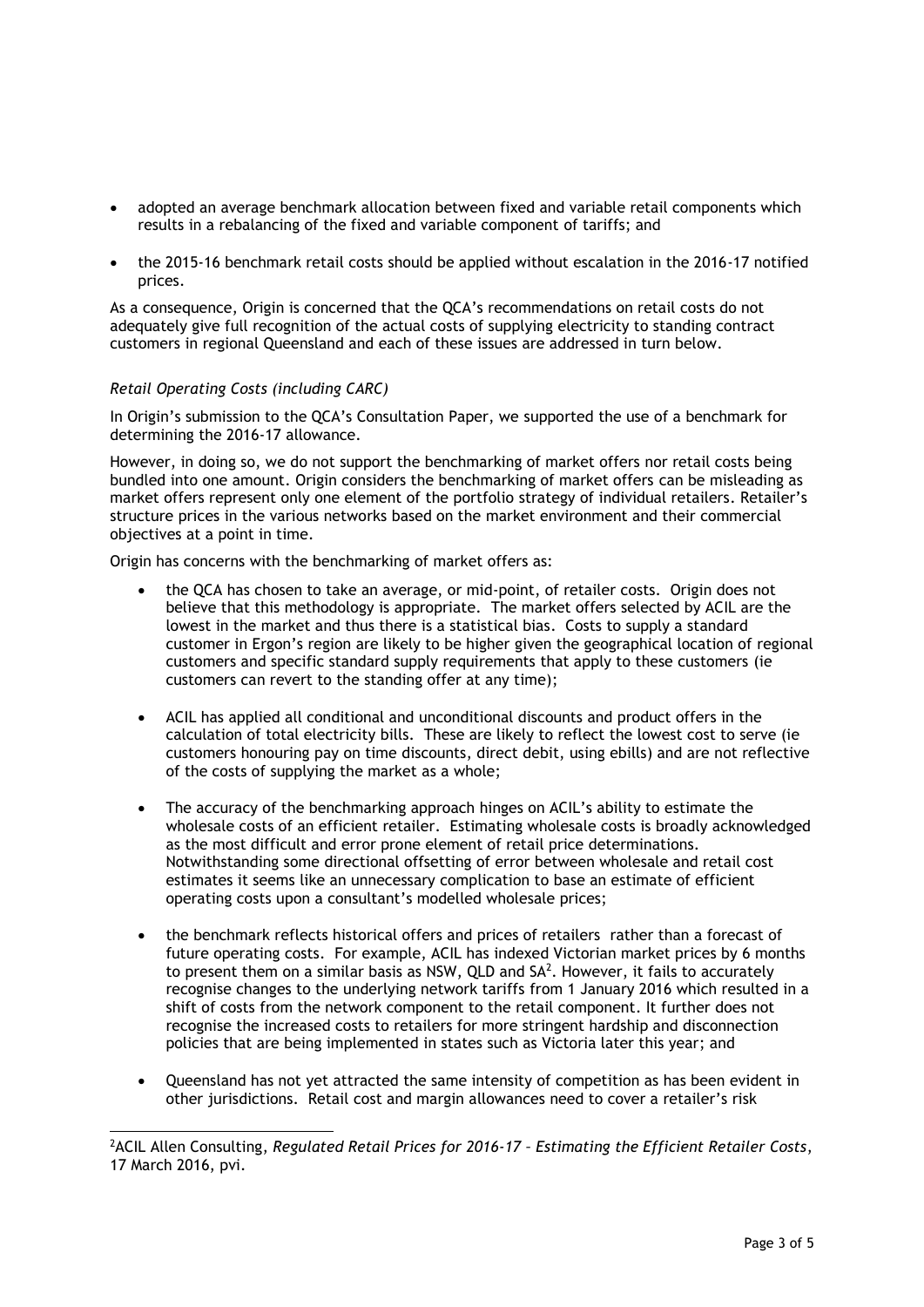weighted investment in order to entice them to the market. The benchmarking of market offers do not adequately incentivise retailers to make an investment in Queensland which is particularly true for retailers that have a higher cost to serve than the average. The QCA's approach effectively limits future market entry to retailers able to compete at below the cost to serve and margin requirement inferred from the average of the lowest priced market offers.

Origin believes the Draft Determination on retail costs is thus not representative of a retailer supplying customers in Queensland. Origin believes that the QCA should revert to the 2015-16 methodology and appropriately index the retail cost (including CARC) amount. Adopting the QCA's draft approach could lead to an under-recovery of retail costs by a retailer which could have a negative impact on competition and the willingness of retailers to engage in the market.

# *Retail Margin*

 $\overline{a}$ 

The QCA has determined that the retail margin should form part of the retail cost elements and a separate retail margin should not be set.

Origin would highlight that the approach of including retail margin in retail costs has not been accepted nor adopted within any other jurisdictions. It has been widely recognised that each of these elements need to be estimated to provide an efficient build-up of costs for an energy retailer.

In a national electricity market, electricity retailers will seek markets where they can find the best value and if the risks are high and returns are low, their willingness to supply electricity customers in the Queensland market will decline. This will restrict a customers' ability to receive price and service benefits.

Origin thus, supports a retail margin based on a calculation of total costs as previously utilised by the QCA.

## *Fixed and variable Retail Cost Components*

The QCA's draft decision is to use the allocation implied by the average fixed and variable retail cost allowances derived from ACIL's market offer observations.<sup>3</sup> This results in a rebalancing of the tariff components.

Origin does not support this approach and believes ACIL's analysis of the fixed and variable components of market offers is not representative of a retailer's true allocation of costs.

Origin submits that the fixed component of market offers in Victoria have most likely been artificially restrained in recent years to manage network price impacts to customers. There have been recent changes to the recovery of metering charges in Victoria leading to a marked increase in the fixed charge that would be too great to pass through within a year. In addition, New South Wales has been operating under a transitional pricing arrangement for the previous two years. Origin thus believes that the allocation of fixed and variable costs in 2015-16 market offers is thus not reflective of the efficient or likely design of retail tariffs in future years.

Further, the balancing of tariff components is reliant on the assumptions ACIL has made in relation to the average usage in each distribution area. This average usage influences the level of margin on the variable component on each of the tariffs. If there are any changes to the underlying average volumes utilised in each of the networks, the values can be influenced considerably.

In response to the tariff changes that occurred as part of the Tariff 1 freeze, the QCA has spent

<sup>3</sup>QCA, *Regulated retail electricity prices for 2016-17 – Draft Determination, March 2016*, p32.